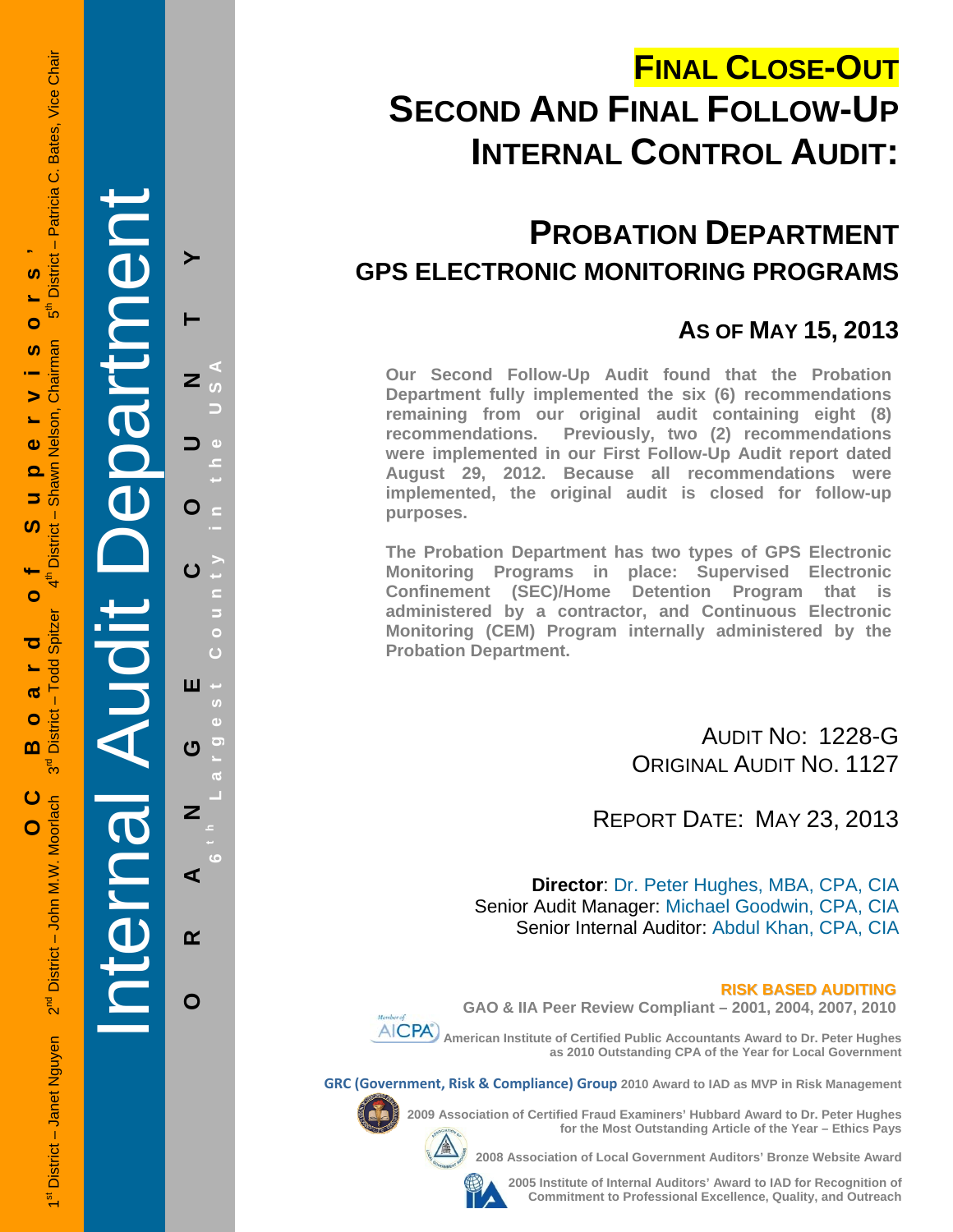# Internal Audit Department

#### GAO & IIA Peer Review Compliant - 2001, 2004, 2007, 2010

**Providing Facts and Perspectives Countywide** 

#### **RISK BASED AUDITING**

| <b>Dr. Peter Hughes</b> | Ph.D., MBA, CPA, CCEP, CITP, CIA, CFE, CFF, CGMA     |
|-------------------------|------------------------------------------------------|
| <b>Director</b>         | Certified Compliance & Ethics Professional (CCEP)    |
|                         | Certified Information Technology Professional (CITP) |
|                         | Certified Internal Auditor (CIA)                     |
|                         | Certified Fraud Examiner (CFE)                       |
|                         | Certified in Financial Forensics (CFF)               |
|                         | Chartered Global Management Accountant (CGMA)        |
| E-mail:                 | peter.hughes@iad.ocgov.com                           |

CPA, CIA **Michael Goodwin** Senior Audit Manager

MBA, CPA, CIA, CFE **Alan Marcum** Senior Audit Manager

#### **Hall of Finance & Records**

12 Civic Center Plaza, Room 232 Santa Ana, CA 92701

Phone: (714) 834-5475

Fax: (714) 834-2880

To access and view audit reports or obtain additional information about the OC Internal Audit Department, visit our website: www.ocgov.com/audit



**OC Fraud Hotline (714) 834-3608**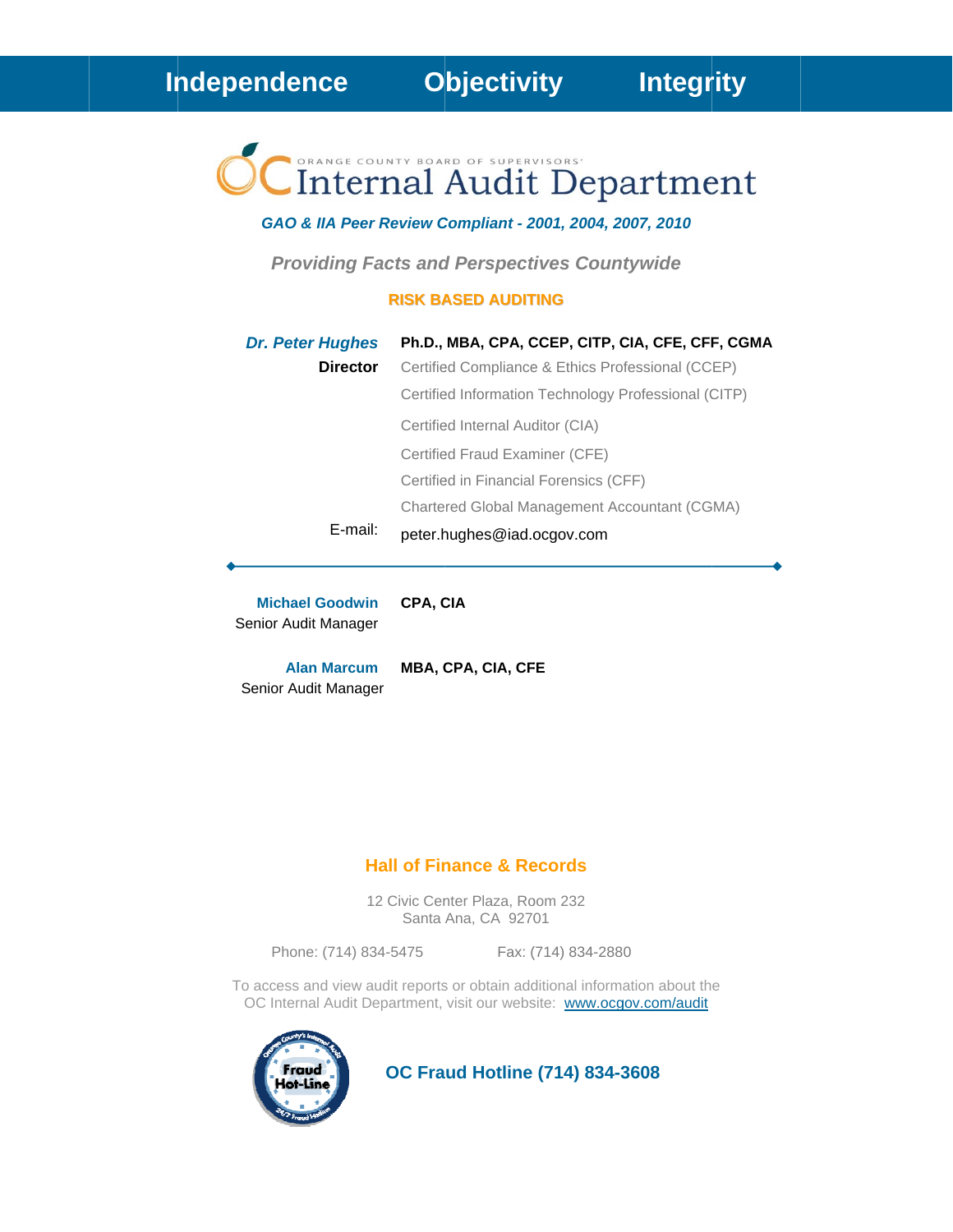## Letter from Dr. Peter Hughes, CPA





#### **Transmittal Letter**

Audit No. 1228-G May 23, 2013

- TO: Steven J. Sentman, Chief Probation Officer **Probation Department**
- FROM: Dr. Peter Hughes, CPA, Director **Internal Audit Department**

**SUBJECT: Second and Final Close-Out Follow-Up:** Internal Control Audit of Probation Department GPS Electronic Monitoring Programs, Original Audit No. 1127 Issued March 7, 2012

We have completed a Second and Final Follow-Up Audit of Probation Department GPS Electronic Monitoring Programs. Our audit was limited to reviewing, as of May 15, 2013, actions taken to implement the six (6) recommendations remaining from our First Follow-Up Audit report dated August 29, 2012. We conducted this Second Follow-Up Audit in accordance with the FY 12-13 Audit Plan and Risk Assessment approved by the Audit Oversight Committee and Board of Supervisors (BOS).

The results of our Second Follow-Up Audit are discussed in the OC Internal Auditor's Report following this transmittal letter. Our Second Follow-Up Audit found that the Probation Department fully implemented the six (6) recommendations from the original audit. Previously, two (2) recommendations were implemented in our First Follow-Up Audit. As such, this report represents the final close-out of the original audit.

Each month I submit an Audit Status Report to the BOS where I detail any material and significant audit findings released in reports during the prior month and the implementation status of audit recommendations as disclosed by our Follow-Up Audits. Accordingly, the results of this audit will be included in a future status report to the BOS.

Other recipients of this report are listed on the **OC** Internal Auditor's Report on page 4.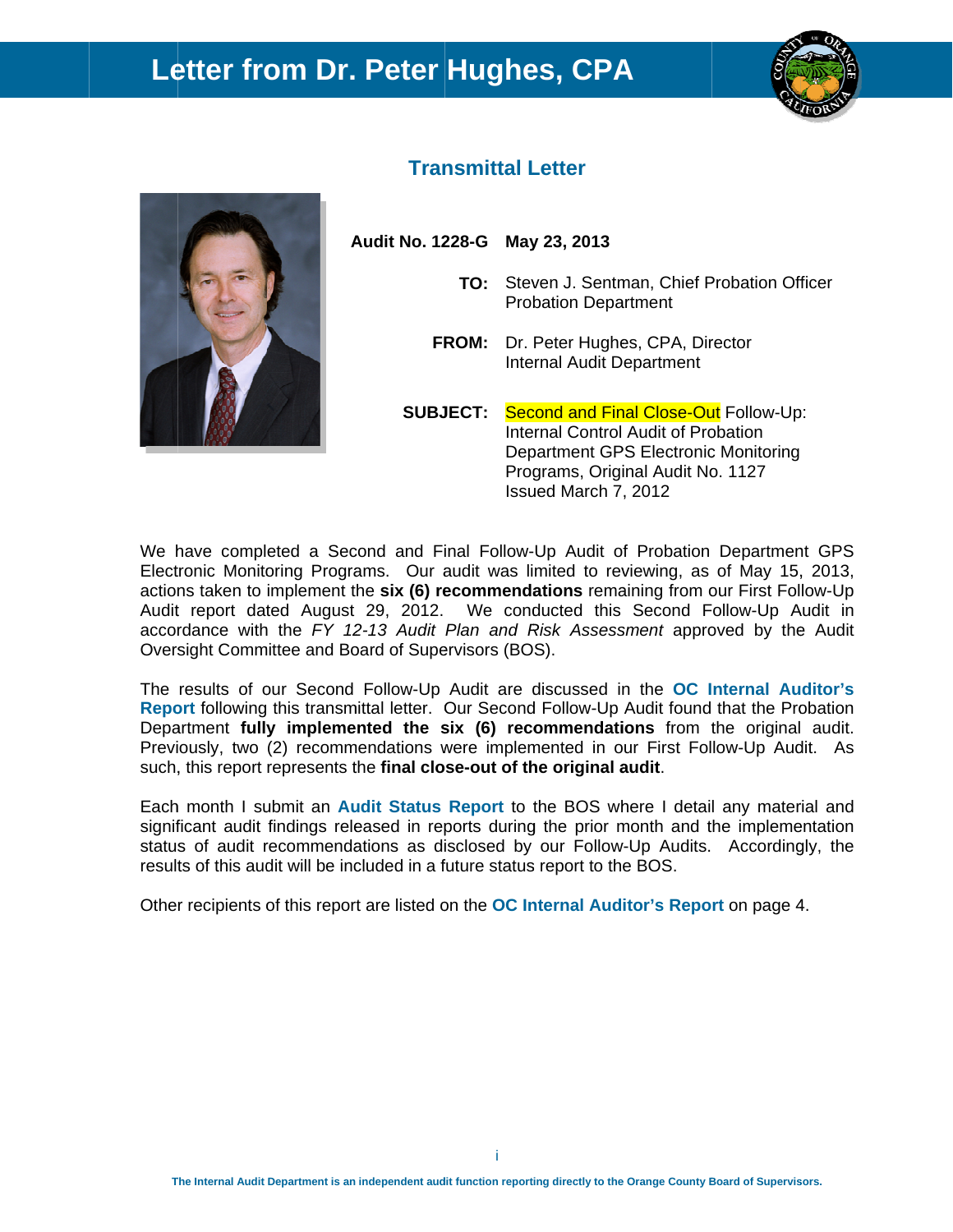## **Table of Contents**



**Second and Final Close-Out Follow-Up: Internal Control Audit of Probation Department GPS Electronic Monitoring Programs Audit No. 1228-G** 

As of May 15, 2013

**Transmittal Letter** 

**OC Internal Auditor's Report**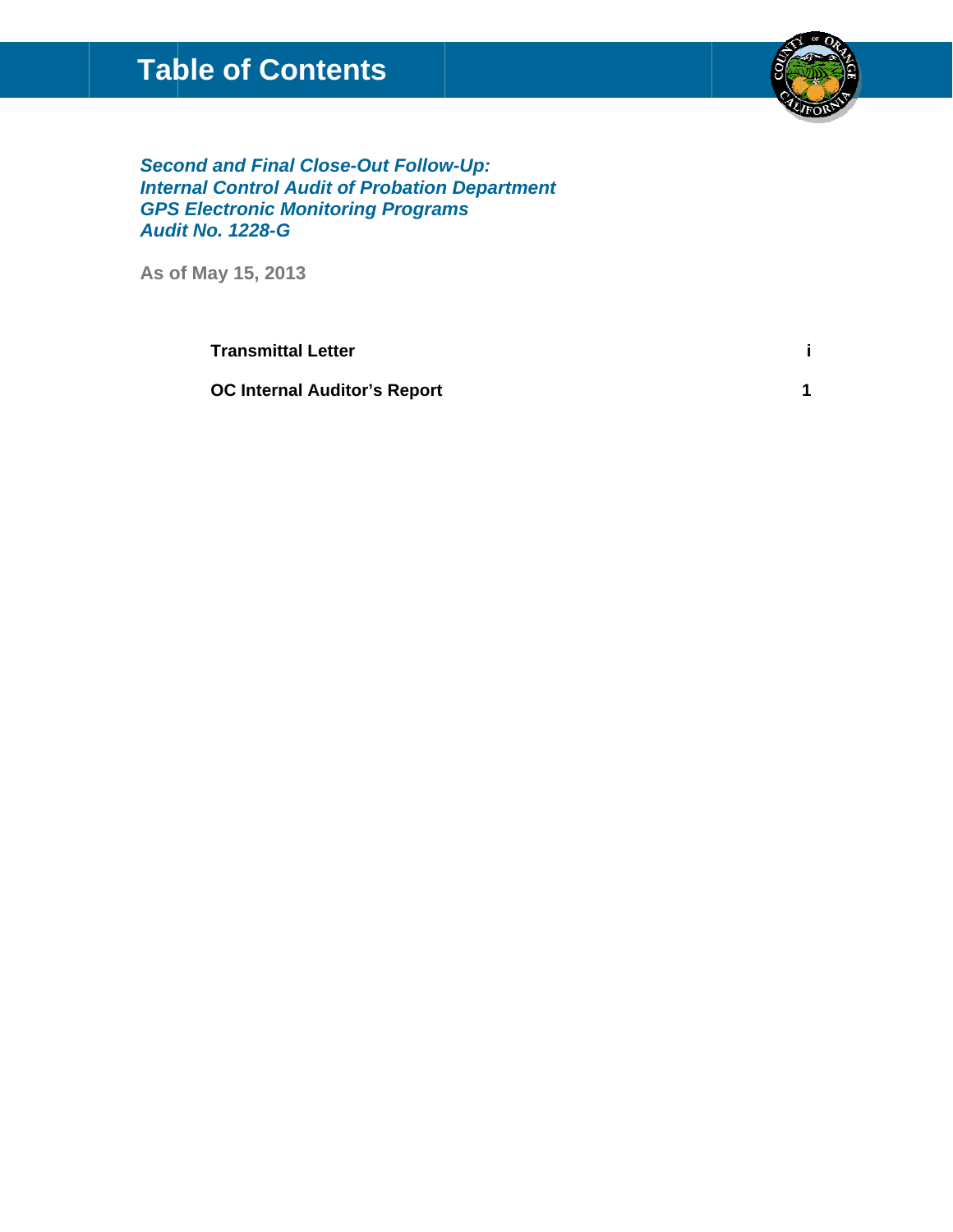

#### **Audit No. 1228-G**

May 23, 2013

- TO: Steven J. Sentman, Chief Probation Officer **Probation Department**
- FROM: Dr. Peter Hughes, CPA, Director **Internal Audit Department**

refligker

SUBJECT: Second and Final Close-Out Follow-Up: Internal Control Audit of Probation Department GPS Electronic Monitoring Programs, Original Audit No. 1127 Issued March 7, 2012

#### **Scope of Audit**

We have completed a Second and Final Close-Out Follow-Up Audit of Probation Department GPS Electronic Monitoring Programs. Our audit was limited to reviewing actions taken, as of May 15, 2013, to implement the six (6) recommendations remaining from our First Follow-Up Audit report dated August 29, 2012.

#### **Background**

Our original audit evaluated internal controls over billings, payments, and contract administration in the GPS Electronic Monitoring Programs, and compliance with County and Probation policy and procedures, and adherence to contractual requirements. Probation has two types of GPS Electronic Monitoring Programs in place: Supervised Electronic Confinement (SEC)/Home Detention Program, and Continuous Electronic Monitoring (CEM) Program. Probation uses a contractor to provide SEC/Home Detention services. The CEM Program is administered by the Probation Department.

Based on our original audit, we found controls and processes for the CEM Program to be adequate and effective. However, controls over the contracted SEC/Home Detention Program needed improvement, specifically in the areas of billing and contract administration. The original audit identified six (6) Significant Control Weaknesses and two (2) Control Findings to improve controls and processes over administration of the SEC/Home Detention Program. In our First Follow-Up Audit, two (2) recommendations were implemented.

#### **Results**

Our Second Follow-Up Audit indicated that Probation **implemented the six (6)** recommendations remaining from our First Follow-Up Audit. As such, we consider the original audit closed for follow-up purposes. The following is the implementation status of the eight (8) original recommendations:

#### 1. Billing of SEC Program Fees (Significant Control Weakness)

Probation Department ensure accurate determination of the monthly fee billed to Sentinel and make adjustments to retrieve any additional money owed to the County for previous years of the contract.

Current Status: Implemented (First Follow-Up Audit). Probation reviewed the nonrefundable monthly fee amount and adjusted them to reflect Probation's actual employee salaries, benefits, services and supplies for providing SEC services. The new nonrefundable monthly fees were assessed beginning in February 2012. We noted that Probation used appropriate billing rates per the contract for the monthly fee billed to Sentinel between March and July, 2012.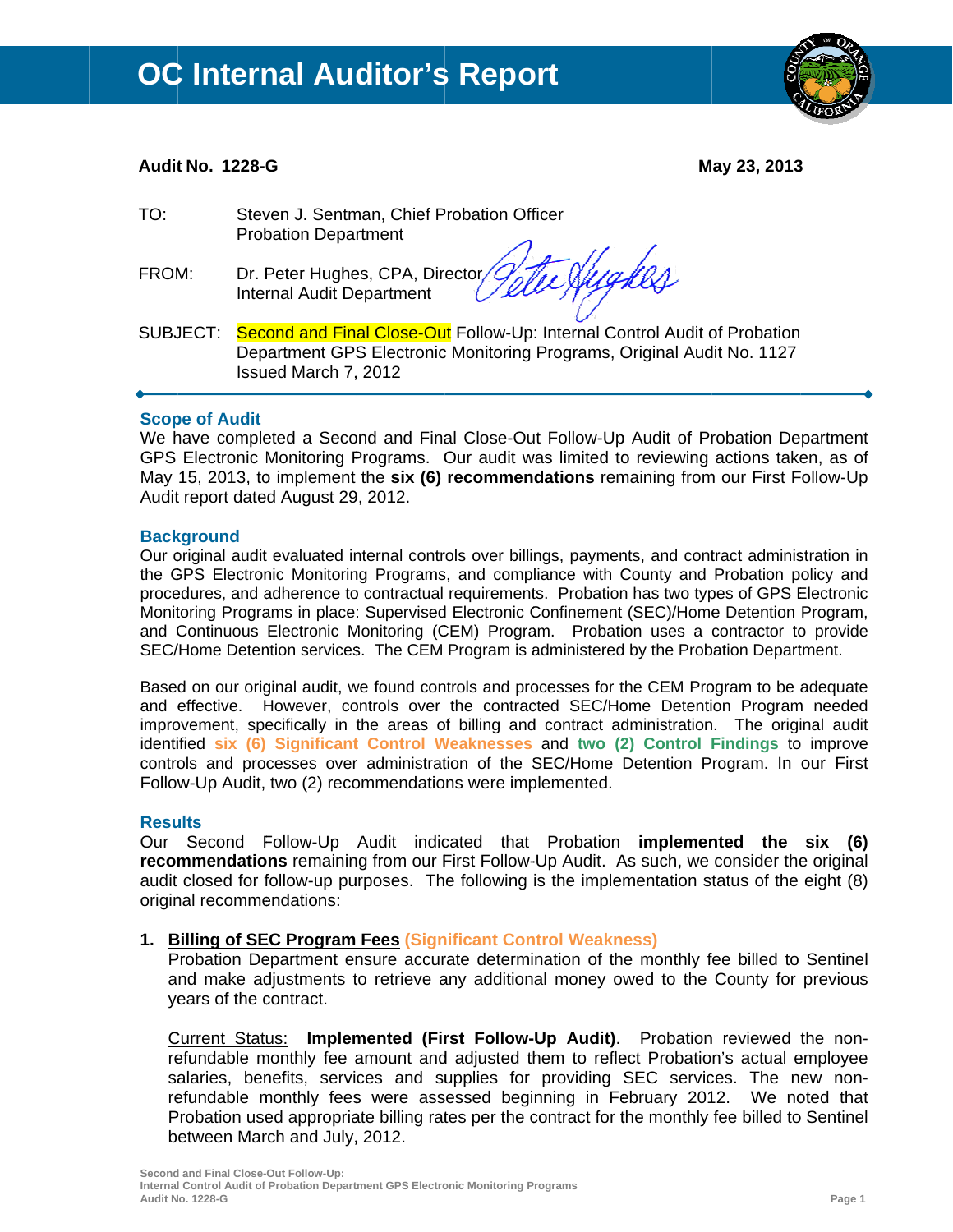

Because Probation took corrective action to review and adjust the non-refundable monthly fees, processed accurate billings subsequent to February 2012, and obtained the outstanding balance due from Sentinel, we consider this recommendation implemented.

Note: The Sentinel Agreement was renewed on May 22, 2012 and became effective July 1, 2012, renewable for four additional one-year periods. One of the changes in the new Agreement was to modify the billing of the monthly fee from the average number of daily participants, to a percentage (38%) of Sentinel's monthly gross receipts resulting from the Agreement. Although we consider this recommendation implemented, we will examine the new billing process in our Second Follow-Up Audit to be performed about six months from the date of this report. (See Finding No. 3 below)

#### 2. Determination of Program Costs (Significant Control Weakness)

Probation Department periodically evaluate its costs and staffing needs to administer the SEC/Home Detention Program and make any adjustments to the contract with Sentinel for the non-refundable monthly fee to cover its program costs. This evaluation should determine if all applicable Probation personnel are included in the cost-recovery analysis.

Current Status: Implemented (First Follow-Up Audit). Probation evaluated its costs and staffing to administer the SEC/Home Detention Program and adjusted the non-refundable monthly fees to reflect changes to County employee salaries, benefits, services or supplies. The new non-refundable monthly fees were assessed beginning in February 2012.

Probation renewed the Sentinel Agreement in May 2012. Effective July 1, 2012, monthly fees are based on a percentage of gross receipts received by the contractor. The new Agreement also contains the same provision whereby Probation shall conduct at the end of each year a review of actual costs to operate the SEC program, with any difference being refunded to, or paid by the County. Because Probation evaluated its costs and staffing needs to administer the SEC/Home Detention Program and made adjustments with Sentinel for the non-refundable monthly fee to cover SEC program costs, we consider this recommendation implemented.

#### 3. SEC Program Fees Not Received Timely (Significant Control Weakness)

Probation Department ensure Sentinel submits the monthly non-refundable fee payment in a timely manner. If Sentinel is not compliant, Probation should consider assessing liquidating damages on Sentinel as allowable per the terms in the Agreement.

Current Status: Implemented (Second Follow-Up Audit). Effective with the renewed Sentinel contract, Probation modified its billing of the monthly non-refundable fee. Sentinel now pays Probation 38% of its monthly gross revenues to Probation. In the event of noncompliance or late payments. Probation can assess late fees (one and a half percent of the payment plus \$100).

We tested nine months of billings to determine if the fee payments were made in compliance with contract terms and received timely. The fees were based on 38% of Sentinel's monthly gross receipts as required in the new contract. We noted two instances when the payments were received after the due date, and Probation correctly assessed and received late fees. Because Probation took measures to establish and implement policy and procedures concerning timely payment of the monthly non-refundable fees, we consider this recommendation implemented.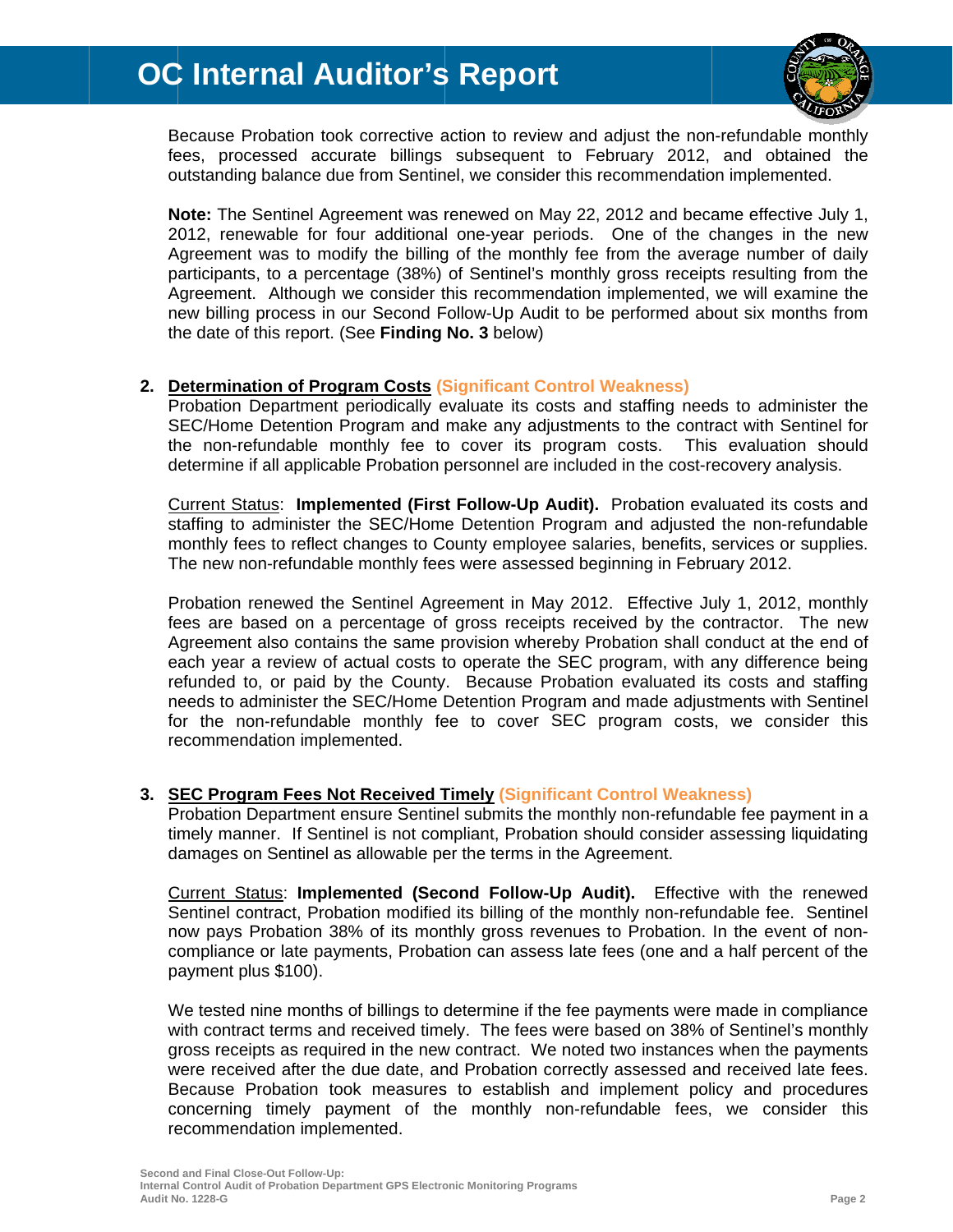

#### 4. Responsibility for Receipt and Review of Monthly Contractor Statements Not Clearly **Defined (Significant Control Weakness)**

Probation Department define responsibility for receiving and reviewing the monthly statements provided by Sentinel.

Current Status: Implemented (Second Follow-Up Audit). In conjunction with the new Sentinel Agreement effective July 1, 2012, Probation established new policy and procedures that define responsibility for receiving, reviewing, and verifying information in the monthly statements submitted by Sentinel. The procedures define responsibilities for Probation's Contract Manager, Fiscal Administrator, and the SEC Program Manager's receipt, review and verification of information in the monthly reports to ensure accuracy and completeness. Our Second Follow-Up Audit found that the monthly statements from Sentinel were routed to the appropriate individuals subsequent to our First Follow-Up Audit.

Additionally, Probation started conducting periodical fiscal audits of Sentinel to ensure accurate recording and reporting of transactions. We encourage Probation to continue its fiscal monitoring of these monthly statements and address any issues identified during the fiscal monitoring until they are satisfactorily resolved. Because Probation took measures to establish and implement policy and procedures concerning receipt and review of the monthly statements provided by Sentinel, we consider this recommendation implemented.

5. Contractor Quality Control Plan Needs Enhancements (Significant Control Weakness) Probation Department ensure Sentinel establish and maintain a formal and signed Quality Control Plan to ensure that the requirements of the Contract are met. An updated copy must be provided to Probation as changes occur.

Current Status: Implemented (Second Follow-Up Audit). Probation received a formal Quality Control Plan from Sentinel, dated October 11, 2012, and was signed in December 2012. The Quality Control Plan provides an overview of Sentinel's Quality Assurance Review Process for its operations. Within the Quality Control Plan are contractor performance requirements that are to be evaluated periodically by Probation (see Finding No. 6 below). Because Probation obtained a formal, signed Quality Control Plan from Sentinel, we consider this recommendation implemented.

#### 6. Contractor Quality Assurance and Performance Requirements Not Evaluated **(Significant Control Weakness)**

Probation Department ensure contractor performance requirements are evaluated and documented using quality assurance procedures specified in the contract.

Current Status: Implemented (Second Follow-Up Audit). In the new Sentinel Agreement effective July 1, 2012, specific contractor performance requirements are included, such as late fees charged to contractor for late payment; unannounced visits to contractor's laboratory for inspecting conditions; record keeping reviews; maintenance of minimum equipment failure rate; monetary penalties for nonconformance by contractor; and failure to inform assigned Deputy Probation Officer of a zone violation, tamper alarm incident, or alert. Probation implemented policy and procedures to ensure the contractor performance requirements are monitored and enforced. We observed documentation received from Sentinel at Probation's request that addressed the contractor performance requirements.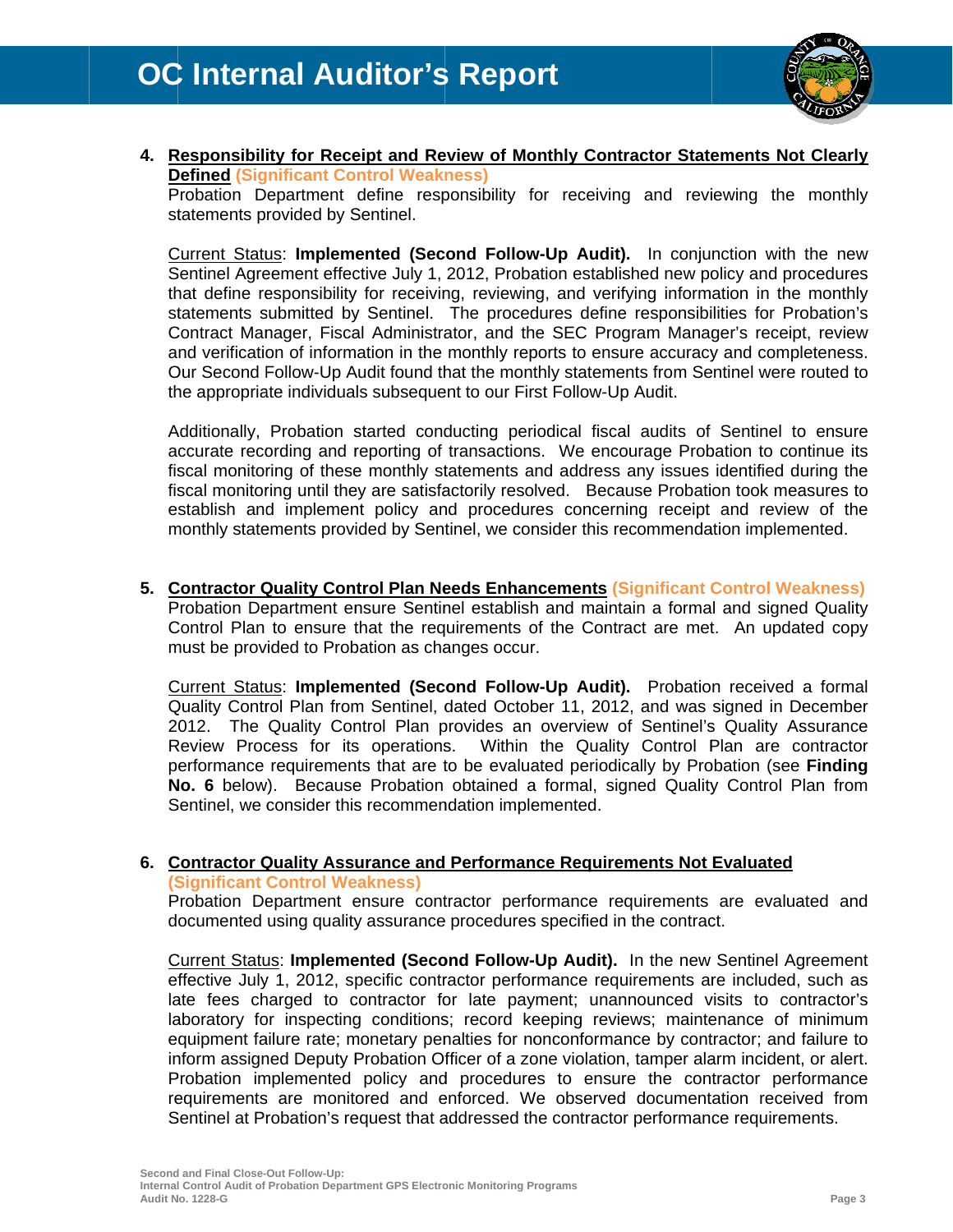## **OC Internal Auditor's Report**



Because Probation implemented policy and procedures to ensure contractor performance requirements are evaluated and documented using quality assurance procedures specified in the contract, we consider this recommendation implemented.

#### 7. Number of SEC Program Participants Not Verified (Control Finding)

Probation Department implement a process to periodically verify the number of daily SEC Program Participants provided by Sentinel.

Current Status: Implemented (Second Follow-Up Audit). The new contract between Sentinel and the County effective July 1, 2012, modified the non-refundable monthly fee structure to 38% of monthly gross revenues, whereby reporting of average number of daily SEC Program Participants is not required.

Probation developed policies and procedures to verify SEC Program participants by having the Fiscal Administrator audit between 2% and 5% of offender financial records each quarter to determine the accuracy and completeness of reported gross revenues. In addition, the SEC Program Manager reconciles at least twice per month Probation's daily list of monitored offenders with the daily list from Sentinel. We noted that some discrepancies were noted by Probation based on their fiscal monitoring and reconciliations, and are taking measures with Sentinel to remedy the reconciling items. As such, we encourage Probation to continue its fiscal monitoring and reconciliations, and address any issues identified during the fiscal monitoring until they are satisfactorily resolved. Because Probation implemented a process to periodically verify the number of daily SEC Program Participants provided by Sentinel, we consider this recommendation implemented.

#### 8. No Supervisory Review and Approval of SEC Annual Reconciliation (Control Finding) Probation Department ensure a Supervisor documents their review and approval of the SEC/Home Detention Program Annual Reconciliation Package to ensure accuracy and completeness of the reconciliation.

Current Status: Implemented (Second Follow-Up Audit). We observed that the Probation Fiscal Administrator prepared the SEC/Home Detention Program Annual Reconciliation Package for FY 2011-12, which was reviewed and approved by the Probation Fiscal Manager. Because Probation implemented policy and procedures to ensure a Supervisor documents their review and approval of the SEC/Home Detention Program Annual Reconciliation Package, we consider this recommendation implemented.

We appreciate the assistance extended to us by Probation staff during our Follow-Up Audit. If you have any questions, please contact me directly at 834-5475 or Michael Goodwin, Senior Audit Manager at 834-6066.

Distribution Pursuant to Audit Oversight Committee Procedure No. 1:

Members, Board of Supervisors Members, Audit Oversight Committee Michael B. Giancola, County Executive Officer Chris Bieber, Chief Deputy Probation Officer, Field Operations Bureau Bryan Prieto, Chief Deputy Probation Officer, Operations Support Bureau Sean Barry, Chief Deputy Probation Officer, Juvenile Intake/Detention Bureau Shawn Small, Director, Probation Special Supervision Douglas Lambert, Supervising Probation Officer, Probation Special Supervision